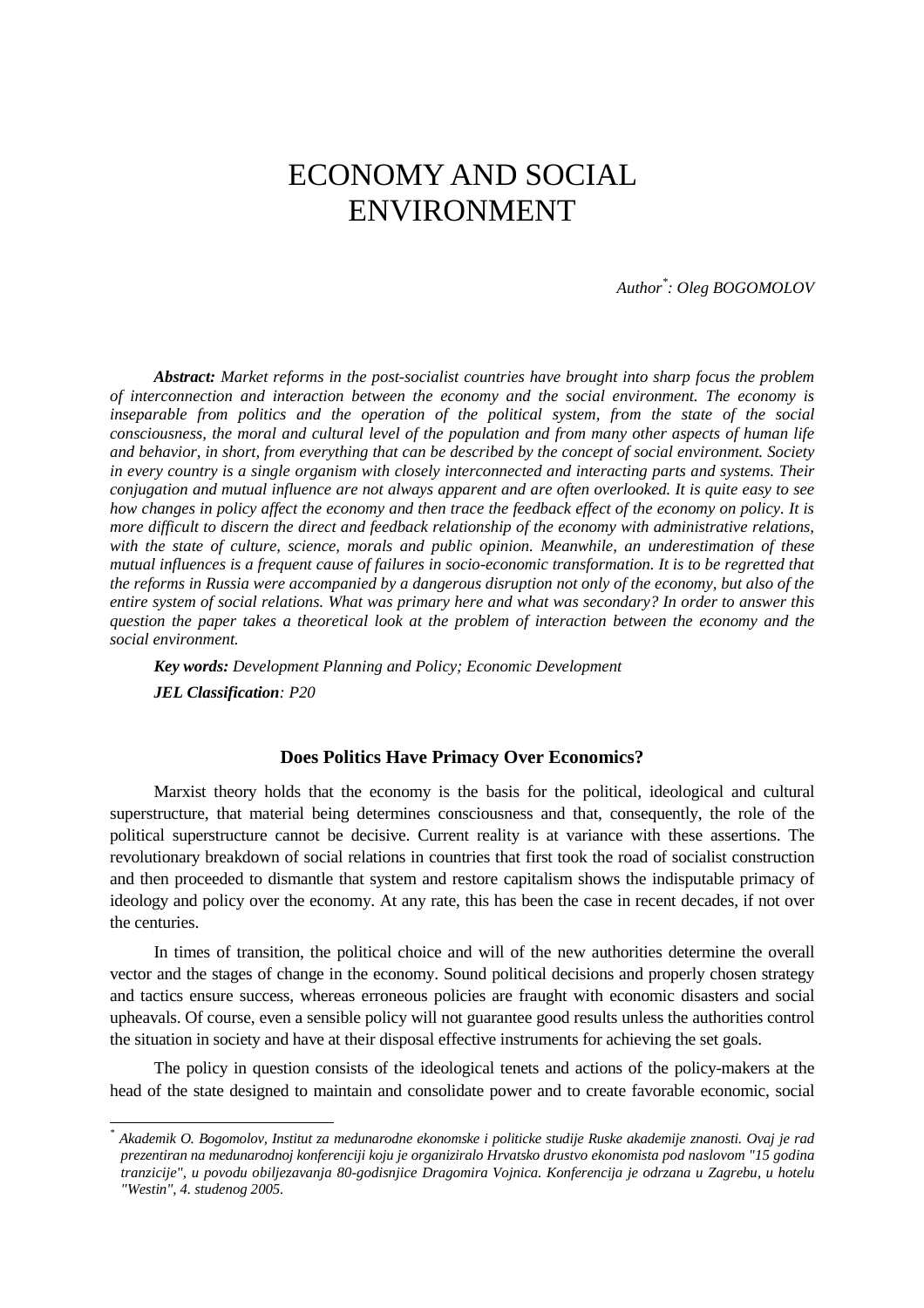and external conditions for the country's development. True, it sometimes happens that policy is mostly confined to an effort to protect the interests of the powers that keep the reins of government, while national interests are pushed into the background. In short, policy is inseparable from government, from the government structures and mechanisms used to put this policy into practice.

Any policy rests on definite ideological tenets or, in other words, has an ideological component. It is known that ideology takes shape on the basis of theoretical concepts assimilated by the ruling class. Views and theories prevailing in society, even when they are erroneous, can for a long time hold sway over people's minds, set the course of policy, shape the economy and determine the social setup. Herein lies the distinction between knowledge about society and knowledge about nature.

Cognition of the laws of nature helps man to influence the natural world, but it cannot repeal these laws even for a time. The object of research lies outside the human consciousness, existing and developing independently of it. Society is a different matter. Social development laws formulated by scholars, even when their knowledge is false, can be adopted as a guide for state policy, be disseminated by the mass media and become an official ideology; they can govern the behavior of millions of people and change the very nature of society, at least for a time. The object of research undergoes a change and falls into dependence on the dominant ideology and theoretical views. One gets the impression that the given theory is correct, because the social system itself has been fitted to the theoretical model.

History has seen many examples of such social distortions. The record of socialist construction based on the Bolshevik doctrine is a case in point. I believe that Russian society today has also fallen victim to yet another ideological experiment. But sooner or later the fallacy of the dominant type of social thinking and behavior reveals itself, often through crises, cataclysms and revolutionary upheavals, and scientific truth, previously unknown or unacknowledged, finally prevails in the minds of the political elite and the general public. In all likelihood, such a future is also in store for Russian liberal fundamentalism, which has been at the root of state policy for more than ten years now and whose impotence is ever more apparent.

The main deficiencies of the Russian economy today are clearly demonstrated in a fundamental work by Professor Stanislav Menshikov, *An Anatomy of Russian Capitalism.* He writes: "Our capitalism as it has taken shape over the past ten years was bound to take an oligarchic turn, that is, to tilt towards absolute domination by a few banking and industrial monopoly groupings. This inevitably entails two other fundamental macroeconomic disproportions: (1) a skew in the economy in favor of natural resource and fuel industries oriented towards the external market and generating immense superprofit (rent); and (2) a huge imbalance in the distribution of national income in favor of gross profit at the expense of wages and salaries, and this implies a narrow domestic market, extreme poverty of a significant part of the population, and the economy's inherent inability to grow at a sufficiently high and steady rate without any special props in the form of favorable conditions in the foreign market. Such an economy is caught in a trap from which it can escape only through a radical breakdown of its oligarchic structure with the state playing an active role."<sup>1</sup> There is a growing public awareness that such a situation cannot last and that the political line has to be reviewed. And the sooner this is done the less risk there will be of major upheavals. Changes in the social consciousness will sooner or later bring about changes in politics, economics and the state system.

On the other hand, even a reasonable and justified policy can prove to be a failure if it ignores the people's inner spiritual world and their habitual perception of the surrounding environment. The mental attitudes of large masses of people are sufficiently inertial. Having taken shape in definite conditions, the human consciousness is not prepared for rapid or drastic change, to say nothing of "shock therapy" transition from one social system to another. In order to avoid a sense of spiritual bankruptcy and

l

<sup>&</sup>lt;sup>1</sup> S. Menshikov, An Anatomy of Russian Capitalism, *International Relations Publishers, Moscow, 2004, p. 7 (in Russian).*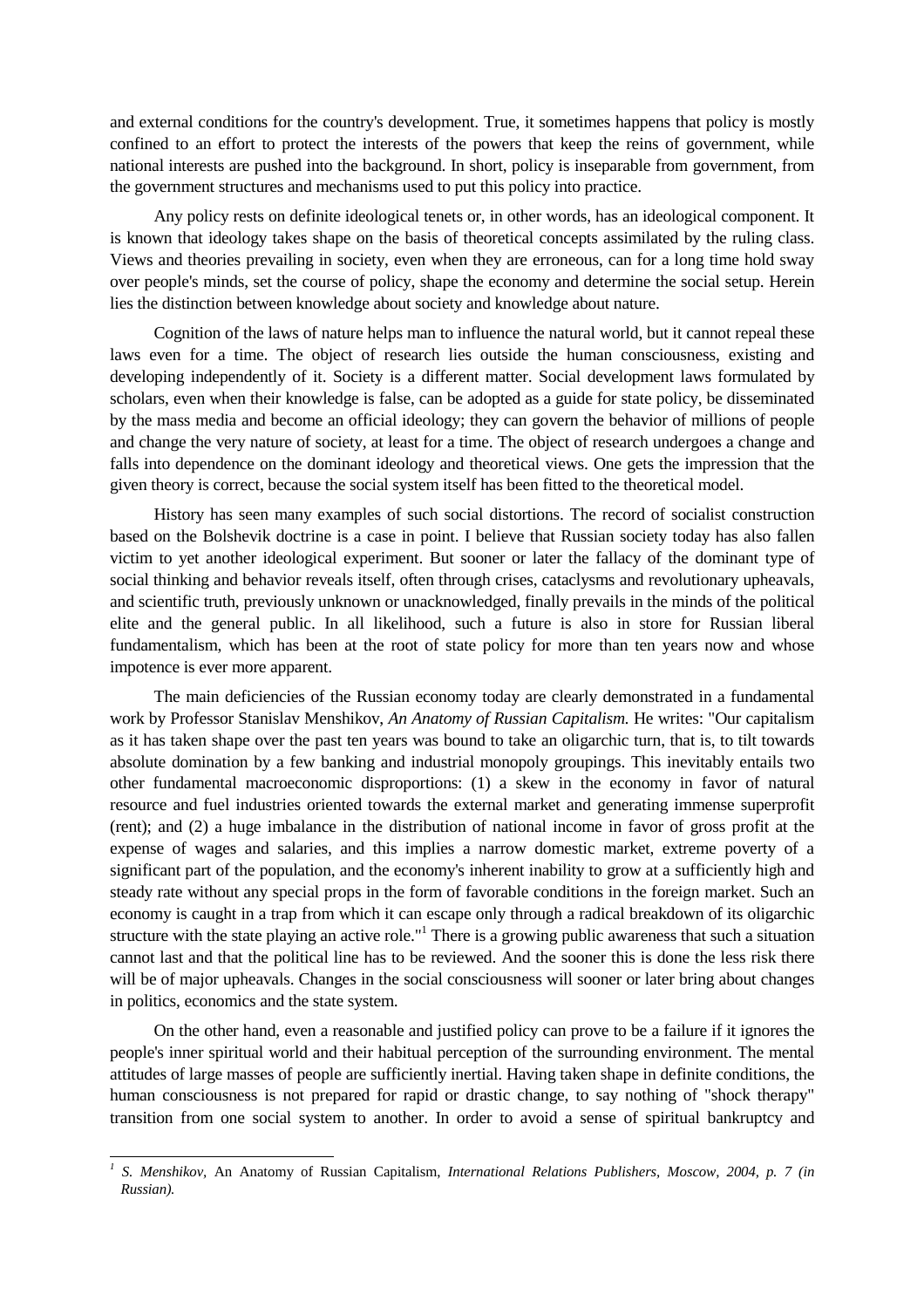confusion among the masses and to prevent a dangerous split in human minds, the transition should be gradual, with a certain degree of continuity between the past and the present.

For example, one should not ignore the traditional notions of good and evil, honesty and dishonesty, human dignity and solidarity. It is dangerous to discard overnight people's notions of social justice fostered during the years of communism. Ideals motivate people and consolidate society. The educational role of ideology and policy, their ability to inspire masses of people with new understandable goals and to uphold society's moral and cultural values are crucial to the formation of a healthy market economy.

Since the political superstructure in the post-socialist countries is undergoing reform as well, this raises the question of what kind of innovations can best help to select optimal decision alternatives and guarantee against serious miscalculations. Or, more broadly, how to organize political power so that it would best promote social stability, the rule of law, respect for civil rights, selection of the most talented and honest politicians and business people, and enhancement of cultural and moral standards? AH of these are known to be important prerequisites, even if not necessary conditions, for the economic welfare and prosperity of a nation.

Faced with difficulties and social instability in the transition period, some ideologues and political leaders are inclined to turn to the idea of maintaining order with the help of authoritarian rule. In their opinion, democracy at the stage of transition to the market, when unpopular measures have to be taken, hinders the implementation of economic reforms. The politically immature population may support unworthy politicians, put its trust in populist appeals and come out in protest against progressive but as yet not understood innovations. That is why, they argue, free elections do not always guarantee the establishment of effective and trustworthy institutions of government. They see the way out of this situation in a transition to democracy managed from above, which in actual fact amounts to an imitation of democratic institutions or even to a replacement of "government by the people" with downright usurpation of power, appointment of cronies to positions not only in the cabinet, but also in regional governments. However, such ideology and policy are usually driven by self-interest: by an urge to retain power in the conditions of growing discontent among the electorate.

It goes without saying that people in the post-Soviet (FSU) countries cannot be expected to enjoy the benefits of democracy right away and without much difficulty. After long years of totalitarian rule, the population has little experience of taking part in free elections. The habits of the past are still alive in the thinking and behavior of the new democratic leaders. The multiparty system is still in a state of flux, and political parties are at the stage of emergence and self-identification. Civil society institutions are just beginning to take shape. Voters have no immunity to the various tricks being used to manipulate their opinion, let alone to electoral bribery. Meanwhile, electoral techniques are becoming ever more sophisticated, and ever more money is being spent on advertising campaigns, mass rallies and demonstrations in support of the appropriate candidates. Financial and political involvement by the West on the side of politicians who suit its purpose is practiced ever more frequently. All these manifestations of immature democracy were in evidence during the latest presidential elections in Ukraine and Georgia, and Russia here is no exception.

In short, it is quite possible to find arguments in favor of guided or decorative democracy, restriction of political liberties, curtailment of open discussion, and the need to vest the head of state with authoritarian power. Development along these lines is already underway in Russia, especially since the population, apathetic and disenchanted with the country's weak and corrupt elected bodies, may prefer a firm hand and "public order" to democratic window-dressing.

There is a fairly widespread belief that a market economy, rising living standards and the formation of a numerous middle class are a spur to the establishment of democratic political regimes. The only thing to do is to be patient and wait until the market does its job. The general global trend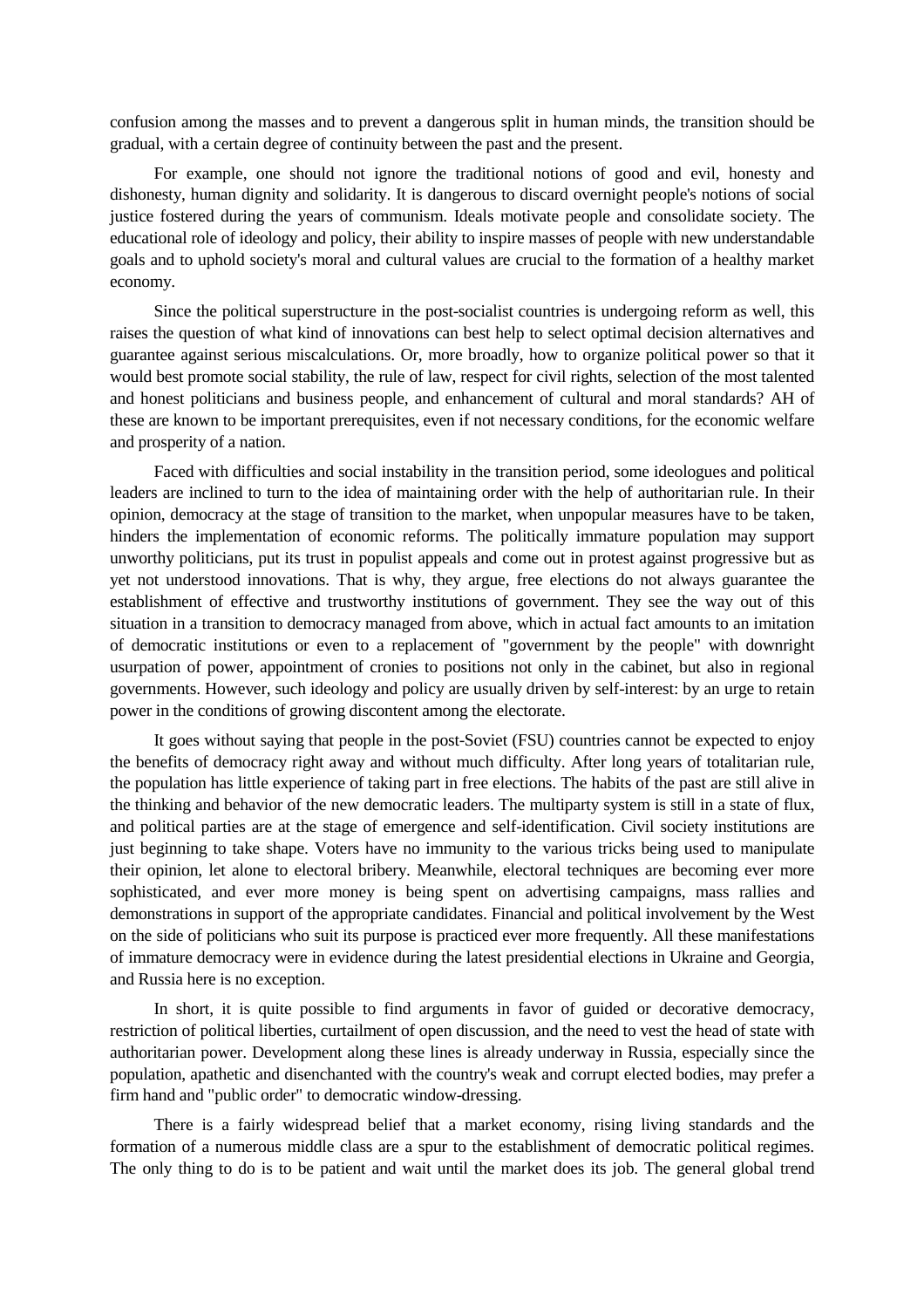towards democratization seems to support this belief. However, it would be a mistake to think that political freedoms derive from market freedoms. George Soros, the well-known financier, wrote: "...There is a more fundamental difficulty with the argument that capitalism leads to democracy. Forces within the global capitalist system that might push individual countries in a democratic direction are missing. International banks and multinational corporations often feel more comfortable with a strong, if autocratic, regime."<sup>2</sup> 1 believe that Russian oligarchic clans would also prefer such a regime, provided it was obedient to them.

Of course, today there are sufficiently influential social forces in the world that are interested in a democratic system of government and are convinced that the economy is in need of such a system. They are particularly influential in the developed and civilized countries. These forces maintain that state power should rely on the support and trust of a majority of the population and that it should be able to resolve social contradictions, consolidating society and so ensuring its stability and progress.

Such democratic mechanisms as checks and balances or separation of powers are the best guarantee against arbitrary action by authoritarian rulers, against political blunders and accession to power of chance comers and cruel tyrants. Many nations have drawn such lessons from their own bitter experience. Characteristically, recent studies on country competitiveness in the world economy regard quality of governance as one of its main indicators. This quality is measured in terms of the effectiveness of government policy and its institutions, competence and integrity of government officials, government transparency and capacity for self-improvement, and the existence of democratic procedures for control of government. Authoritarianism and a hierarchical "power vertical" requiring unconditional subordination of its lower rungs to higher ones imply a suppression of the voice of dissenters, whose rights are thus infringed. In Russia, for example, the imposition of an ideology and policy that do not meet the aspirations of a significant part of society has always led to economic and social upheavals. Thus, as a result of the dissolution of the Supreme Soviet in 1993 by President Yeltsin, followed by tank fire at the parliament building, the advance to democracy was artificially interrupted. Instead of that, the authorities began to imitate people's power, gradually moving away from society and getting out of its control.

The slide towards authoritarianism and presidential autocratic rule has continued under Vladimir Putin. The elevation of a small ruling clan with its own leader and a bureaucratic entourage which is beginning to control the leader calls into question the viability of the political regime. In Russian history, such a state of affairs has time and again resulted in destructive conflicts and toppled thrones. Today this threat is looming up once again. The authorities at every level are increasingly compromising themselves by their inability to resolve economic and social problems and by rampant bureaucratic abuses and corruption. They cannot stop the process of social and economic degradation. The pressing need to clean up the political system calls for a consistent improvement of democratic procedures instead of their phase-out. In spite of its difficulties, this is the only reliable way to consolidate society and ensure sustainable economic development.

The role of the state in the economy continues to be a matter of dispute among scholars and politicians alike. But contrary to neoliberal rhetoric that warns the state against intervention in the economy and private business, reality tells a different story. Government influence on the economy in the industrialized countries over the past century has steadily increased. This is evident, in particular, from the share of state budget spending in GDP. Over the past century, it increased in these countries from 6-13% to 50% or over (see Annex, Table 1). To account for this fact, one should bear in mind that in modern societies there can be no reliable national defense and no fight against terrorism, crime or other breaches of law and order without significant financial participation by the state. Active social,

 *2 George Soros,* The Crisis of Global Capitalism: Open Society Endangered, *Perseus Publishing, 1998, p. 111.*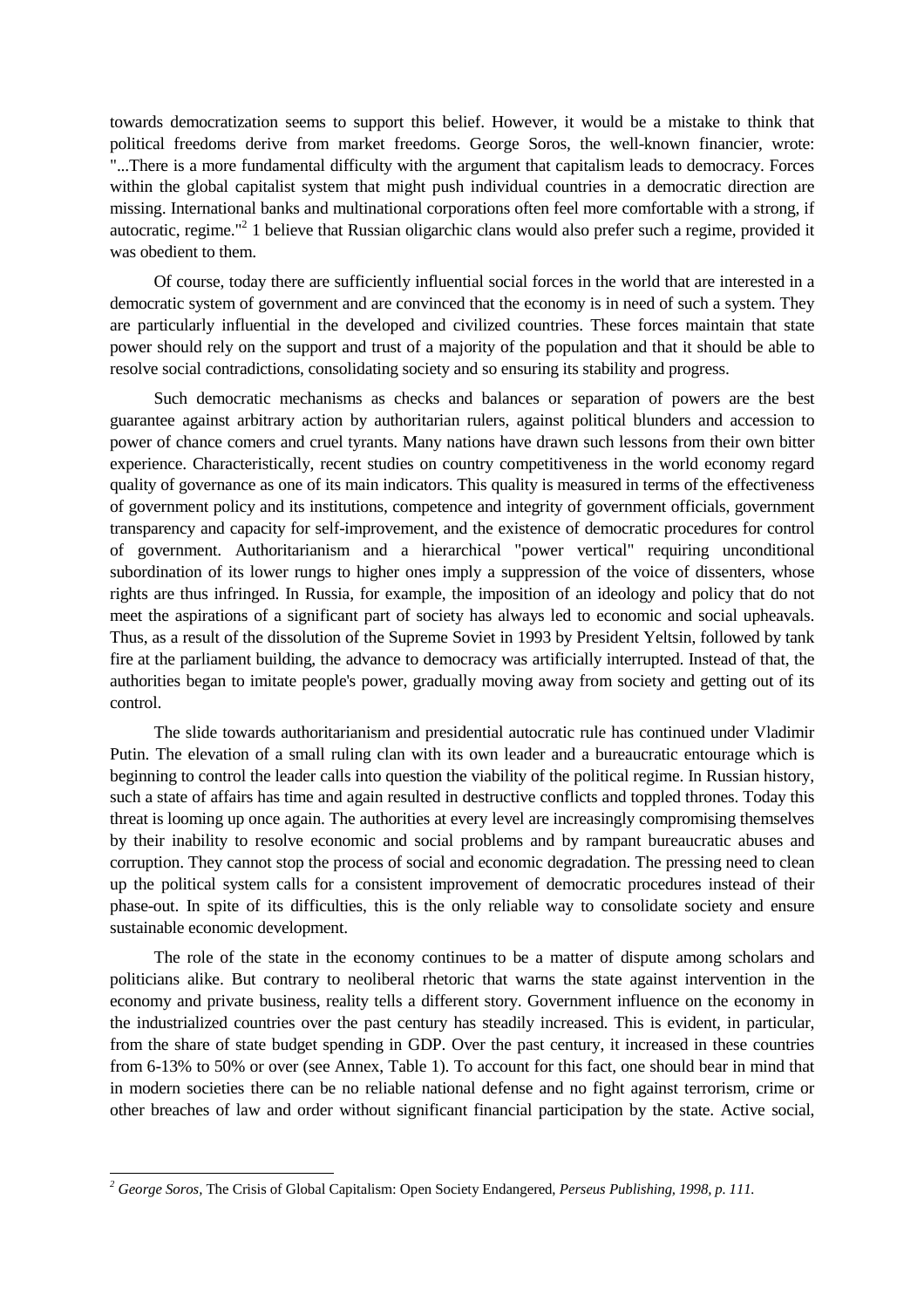scientific and technical, structural, and also cultural and educational policies are equally inconceivable without government financing, just as a healthy nation or a good natural environment.

Given the essential economic and social functions performed by the state, it is particularly important to upgrade administrative relations. They determine the hierarchical subordination and cooperation of various elements within the administrative apparatus, decision-making and control procedures, and personnel policy. These relations are based on administrative coercion designed to get citizens, market participants, government officials and various agencies and institutions to act as required. By nature they are not market relations, although the market can distort them through bribery and different kinds of pressure. The con-commingle fusion of bureaucracy and business recorded in some transition economy countries is particularly dangerous, since it deprives the market of the benefits of free competition, and the judicial system, of impartiality and independence.

The character of administrative relations depends not only on departmental regulations and instructions laying down the duties and responsibilities of government agencies and their personnel, but also on the personal contacts of government officials, their honesty and competence, and their likes and dislikes. Confidential relations based on long-standing friendship or joint work are of great importance in their selection and activity. Problems tend to arise when informal, non-statutory and purely personal factors begin to prevail over the business qualities or duties of administrative personnel and to have a crucial effect on the performance of the entire government machine. Unfortunately, favoritism and corporatism in the upper echelons of power based on personal loyalty and allegiance are an ever more conspicuous feature of life in today's Russia.

Our practice of forming government institutions and selecting personnel has little in common with the practices of civilized Western countries. Europeans, especially the British, are sufficiently conservative as regards changes in the structure or powers of state administration, as well as changes in legislation. Evidently, they know from past experience that any radical reform of government institutions paralyzes the machinery of government for a long time and encourages bureaucracy. The new administrative relations are adjusted and fine-tuned for years. It takes time to select and train competent and incorruptible administrative personnel. In spite of all that, Russia has plunged headlong into reform. Over a short stretch of time, cabinets have been repeatedly reshuffled, premiers and ministers replaced, and ministries amalgamated or liquidated; the authorities have launched a major overhaul of the state education system, health care, pensions, scientific research, and even theaters and museums. The effect from all this is measured in terms of questionable budget savings, while the direct and indirect losses for the economy, culture and health of the nation, in short, for the country's future are not really assessed by anyone.

#### **Is the Market in Need of Ethics?**

In the socio-economic transformation underway in Russia and other countries, the role of social ethics and its influence on the economy and state administration is clearly underestimated. No matter how perfect the laws and government institutions that lay down the rules of market conduct and verify compliance with these rules, there should also be a set of ethical principles underlying the activities of market players. Only then can we hope that the market will become civilized and will promote the country's economic prosperity.

What exactly does this mean? What are the moral values that society should cherish for the sake of its own progress? For example, it should value honesty and integrity while denouncing dishonesty and failure to keep one's word. After all, confidence in one's business partner is a basic principle of market relations, and even stringent laws can do nothing without it. Public confidence in the authorities is another fundamental characteristic of the moral climate in a country. Such confidence cannot be imposed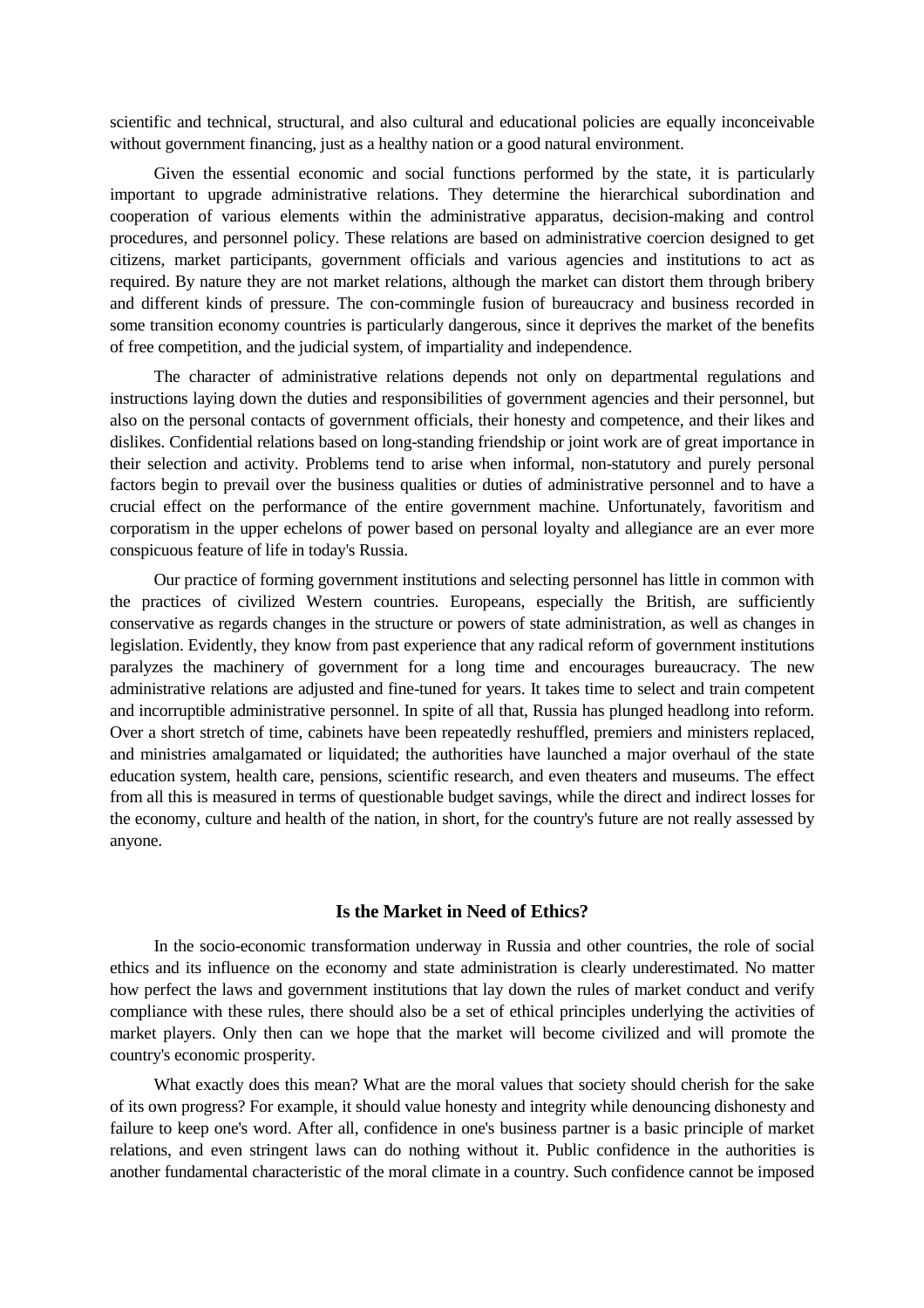by law or by force, but has to be deserved and justified. To ignore the need for public confidence is to sacrifice social stability and, consequently, the prospect of socio-economic progress.

The pursuit of profit and the severe competition generated by the market can lead to barbarism and inhumanity unless market relations are put within a strict framework of law and moral requirements. Former West-German Chancellor Helmut Schmidt wrote with great concern that morality has never been a priority for the market and that is does not arise from competition. "Some top executives have overstepped the bounds of decency. Predatory capitalism is a threat to the open society... These outrages are rooted in a rapid degradation of morals."<sup>3</sup>

Although moral rules, which are not legally binding, play a subordinate role compared with legal rules, compliance with them in large part determines the social situation in the country. In due course, as material and cultural standards in society go up and self-organization processes intensify, use of government coercion to get people to observe certain legal rules, including the rules of fair play in the market, will possibly give way to moral imperatives. But today it is government intervention and not the conscience of market participants that is the main barrier to economic abuses.

The law cannot be all-embracing. It has gaps, leaving out of its orbit various aspects of economic activity or economic relations. This can be used to achieve selfish advantages to the detriment of society as a whole. One could also recall quite a few cases where laws or presidential decrees were adopted in Russia and other FSU countries in the selfish interests of influential persons or groups, while certain aspects of market relations were deliberately left out of the sphere of legal regulation for their benefit.

When other people's belongings are appropriated as the result of theft, robbery, fraud, etc., it is clear to all that this is a criminal offence. The specific nature of modern financial, exchange and other market mechanisms makes it possible to use loopholes and deficiencies in legislation in order to get hold of other people's property, to avoid paying taxes and rob the population on seemingly "legal" grounds.

From a legal standpoint, such actions often appear to be admissible, although in actual fact they are immoral and deserve public censure. Unfortunately, even exposures in the press and on television often have no effect. A typical situation in Russia today is when immoral acts do not entail social ostracism and when the institution of legal proceedings against those who commit such acts is more of an exception than a rule. Faced with sheer lawlessness and arbitrary rule in their daily life, people get accustomed to them and gradually become indifferent to what is going on around them. This is a disturbing symptom of society's ill health.

Violations of the code of social ethics, norms of social justice and notions of civic honor and responsibility are rife in transition societies. One could cite numerous examples of such violations: Russian privatization of public property without its real evaluation and without society's consent; the financial pyramid designed to raise funds for the budget with the use of government treasury bills bearing super-high interest which finally collapsed in 1998; fraudulent bankruptcies of enterprises; tax "optimization" schemes, etc. All these immoral but not necessarily unlawful activities have made it possible to amass huge fortunes and to create oligarchs overnight. Such methods of enrichment also include stock watering, monopolization of markets, cartel agreements, use of insider information for personal gain, and many other things. Such practices defy people's moral notions. Unless they are resisted, they will not only harm the economy, but will also heighten social tensions.

Fraud, collusion, extortion and bribery, to say nothing of more serious crimes, distort the market and deprive it of the benefits of free competition. Competitiveness and efficiency are very low because, among other things, businesses and their owners are obliged to employ private security forces and bodyguards, whose army in Russia already numbers hundreds of thousands. Such "overheads" also include kickbacks to government officials and payments to racketeers, estimated in Russia at no less than

l

*<sup>3</sup>* Die Zeit, *2003, No. 50.*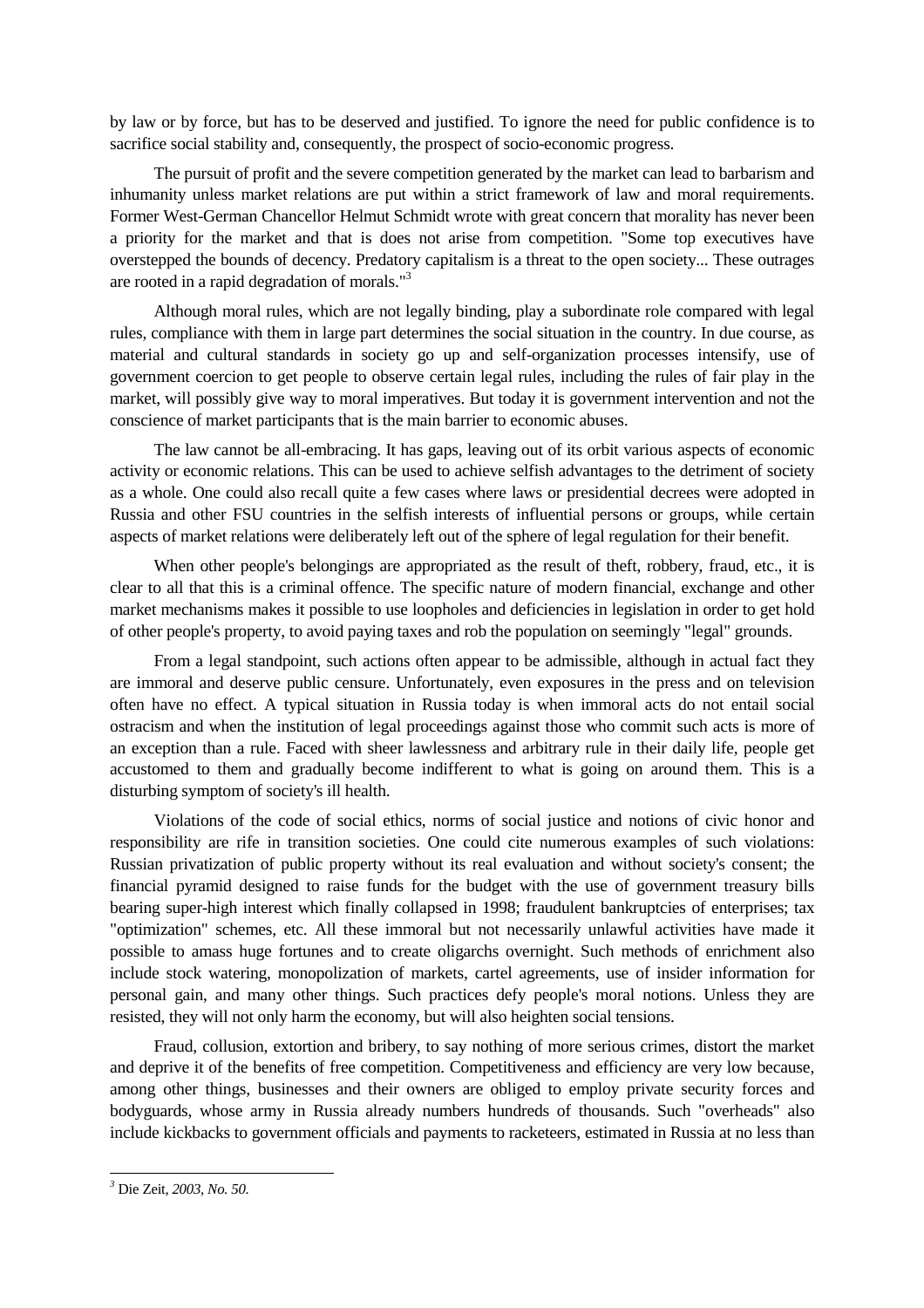\$4 billion a year. All these "costs" connected with a criminalization of the economy and immoral behavior on the part of many government officials and businessmen are ultimately borne by the consumers.

Who should accept responsibility for the state of morals and pursuit of common interests? Is it possible to put up a barrier against market egoism and profit-seeking? I think this is possible if the state, the mass media and the Church assume an active role in this effort. We cannot pin our hopes solely on the instinct of self-preservation intrinsic to any society. A great deal here depends on the state, which must set an example of moral policy and practice and must show a true concern for the country's cultural heritage, science and art, for the best representatives of the intelligentsia. The authorities must set the standards of ethical behavior, refraining from downright lies, falsehoods, half-truths and demagoguery. When the authorities bear no responsibility for the serious mistakes or even crimes they have committed and when they ignore the codes of honor and ethics, this has a destructive effect, on the country.

Among the moral concepts a special place belongs to social justice. It is often thought that "justice" is a purely moral category and has no direct relation to the market economy. Such was the view of Adam Smith, who believed the self-interest of entrepreneurs to be socially useful. One of the idols of liberalism, Friedrich von Hayek, put this even more bluntly: does the concept of social justice have any meaning within an economic order based on the market? No, it is "strictly empty and meaningless".<sup>4</sup> Today's Russian liberals are followers of Hayek in this respect.

Meanwhile, the actually existing economy develops not only in accordance with purely economic laws. It is also influenced by the view of social justice prevailing in society. There is no need to prove that this is so both in Russia and in the Western countries. Observance of justice is undoubtedly one of the factors of successful economic development. It has an impact on people's attitude to work and to the means of production, on their political as well as business activity, and on the consolidation of society. That is why it is extremely important to ensure what most of the population believes to be a fair distribution of wealth created by past and present generations and to prevent an excessive social polarization of society. Fair remuneration of labor from the standpoint of employees is equally important.

Such statements may naturally be disputed on the grounds that justice is a very vague concept and cannot be measured by objective criteria. That which appears to be fair to some people may seem to be unfair to others. Nevertheless, there is a prevailing perception of this moral category in society, which influences the behavior of large masses of people. For example, the distribution of generated income should enable the average employee to maintain and reproduce their ability to work, to upgrade their professional skills and to bring up and educate their children, and should ensure a decent living standard for the average pensioner. Depending on the country's economic development level and per capita GDP, the average wage will differ, but this does not obviate the problem of fair remuneration.

As regards moral assessments of wealth and poverty, in the mass consciousness both extremes (with a yawning gulf between the upper and lower classes) are usually seen as unacceptable. For example, the appearance in Russia of multibillion dollar fortunes within a period of three to five years and the sumptuous luxury and extravagance of their owners against the background of a deep recession in the economy and mass poverty are seen as a challenge to public morality.

Annual GDP in Russia is distributed mostly in the form of capitalist profit (56%) and to a lesser extent in the form of earned income (44%). These average figures were obtained as the result of a thorough analysis and comparisons of data from the input-output matrix and the system of national accounts, which has made it possible to produce a sufficiently true picture (see Annex, Tables 2 and 3). Such a glaring disproportion in the distribution of national income has long been abandoned by modern capitalism in view of the danger of social cataclysms. Data obtained with the use of more sophisticated

 *4 F.A. Hayek,* Law, Legislation and Liberty, *Vol. 2, Routledge, 1982, p. 68.*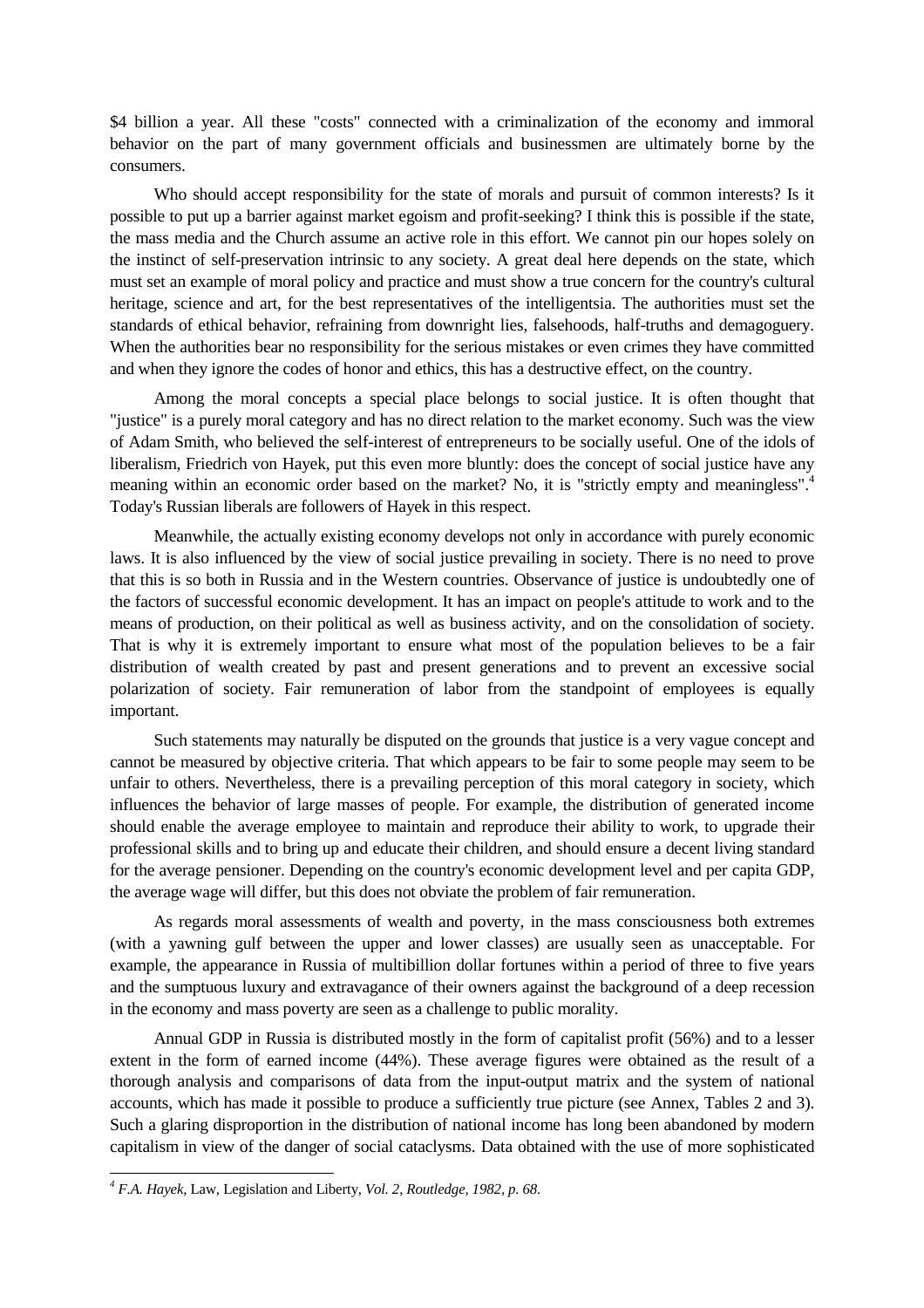methods of assessing hidden income than those applied by Russian official statistics will show that in 2002 the gap between the average income of the poorest 10% and the richest 10% of the population was 25 times. This is two or three times more than in the European Union. Russian privatization has not only created millionaires and billionaires overnight, but has also enabled them to pay ridiculously low taxes on their income and property. For example, it is hard to find another country in the world where progressive taxation of income has been abolished as in Russia and where income tax is the same for all at 13%, while dividend tax is 9% (recently it was 4%).

Social inequality in Russian society has increased in recent years because the much vaunted increase in real household income is mostly concentrated in the upper stratum of the bourgeoisie, whereas most of the population has not seen any tangible improvement. In contrast to Russia, the gap between rich and poor in Europe is not only much smaller, but tends to narrow still further.

#### **Should Culture Be a Stepchild of the Market Economy?**

It has been noted that countries with a higher cultural level of the population have a more developed economy as well. That is why the greater the inputs into national education, science and culture, the more purposeful the government's policy in this area and the greater the understanding shown by the business community, the better are the prerequisites for socio-economic progress.

In speaking of culture, people usually mean art, literature, science, education and religion. The spiritual and intellectual potential of a nation is usually judged by achievements in these areas. But the concept of culture, apart from its highest manifestations, also includes everyday and behavioral culture and the state of public morals. Of course, culture as personified by its best representatives influences the level of mass culture, setting moral and civilizational benchmarks for the whole of society. This affects the economy, because the economy today, more than ever before, is driven by knowledge and intellectual creativity. As regards the cultural standards of human behavior and interaction, the standards of daily life and people's spiritual needs, their connection with economic development is even closer.

Lack of an elementary sense of solidarity, undisguised egoism, love of gain, profit-seeking at the expense of others and even to the detriment of society as a whole-such is the typical picture of behavior of many people in Russia and some other FSU countries. Are these manifestations of immorality or lack of culture? Actually, the two are inseparable. Human culture implies observance of ethical rules.

When partners in Western countries are negotiating a deal, they realize that both of them must benefit, whereas a Russian businessman usually prefers to swindle his partner instead of sharing the benefits. His purpose is to make the maximum amount of profit in the shortest possible time, and he doesn't care a damn about anything else. Insatiable greed pushes up prices, leads to all kinds of fraud, circumvention of the law and tax evasion, which ultimately lowers consumer demand and consumption, reduces budget revenue and slows down the pulse of economic life. All of this entails losses for the economy as a whole.

What is one to think, for example, about the behavior of some pharmaceutical companies that flood the market with counterfeit drugs, which are harmless at best and are often dangerous to human health. The share of such drugs sold at Russian pharmacies is variously estimated at 20% to 30%.<sup>5</sup>This is the height of immorality. In Western countries, such abuses endangering human health are regarded as criminal offences and have been reduced to a minimum. In Russia, there is virtually no criminal responsibility for such activities, just as there is no moral responsibility. The profits of the pharmaceutical business are soaring, while patients are deprived of the necessary assistance.

Behavioral culture includes law-abidingness and elementary human solidarity. Their absence is clearly evident in the behavior of millions of drivers on Russian roads. There is no sign of respect for

 *5* Tribuna, *November 18, 2004, p. 4.*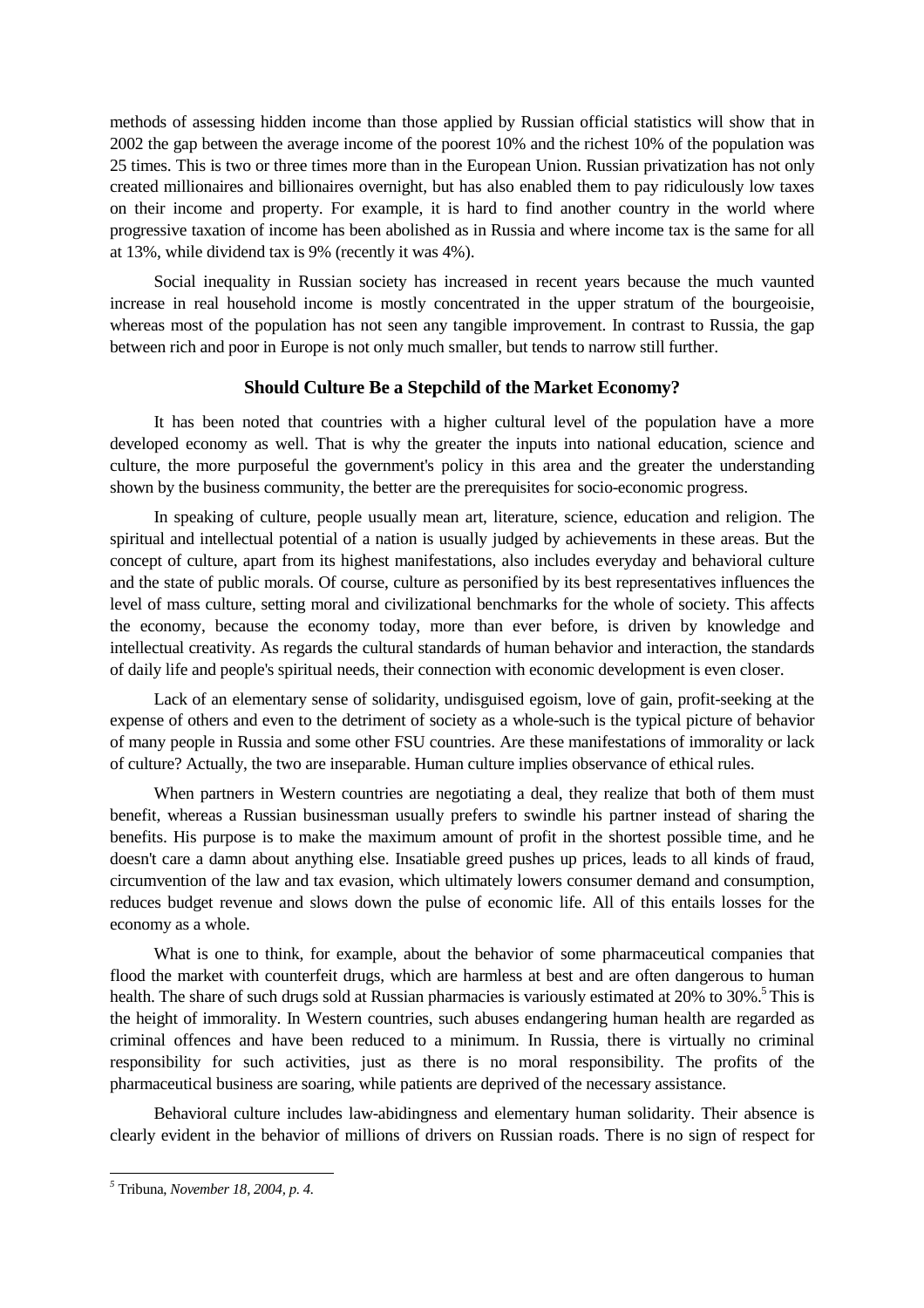each other or for pedestrians and no equality before the law for all traffic participants. The bigger and more luxurious a person's car, the more brazen is their behavior on the road. All of this leads to an increase in traffic accidents (in which Russia is well ahead of the European countries), to traffic jams and higher transportation costs. Our roads mirror the standards of the nation's everyday culture. These standards are also reflected in our attitude to nature, which is mercilessly polluted, deforested and disfigured by huge dachas and mansions. To leave empty bottles and other litter in the streets and in public places has become a matter of course for many people. But the worst thing is that the authorities and the general public seem to have resigned themselves to such a state of affairs and are not even trying to do anything about it.

People are demoralized by the arrogant, rude and insulting behavior with which they are confronted in their daily life. All of this poisons the social climate and affects labor productivity and performance. Until ethical norms and principles become part of general culture, society has to compel its citizens to abide by laws and obey the rules of community life by using government authority, the press and television. A great role in fostering morality and culture belongs to the entire education system. But children at Russian schools are rarely taught in real earnest to master the rules of decorum, daily hygiene, public conduct and many other things, either as part of the curriculum or by the teacher's own example. Far from every family can fill these gaps.

Rich countries undoubtedly have greater opportunities than poor ones to raise the level of education and general culture of the entire population. But, on the other hand, the difficult economic situation in transition economy countries can be seriously improved by concentrating the efforts of the state and social institutions on raising the educational, behavioral and moral standards of a majority of the population.

The rampant crime and corruption in Russia and some other FSU countries results not only from the weakness of the state and its law enforcement institutions or the impoverishment of large masses of people, but also from the fact that in the course of hasty and ill-conceived reforms society's spiritual foundations have been undermined and its cultural values have been depreciated. Moreover, public morals have been deliberately corrupted. The press and television appeal to people's basest instincts, focusing on stories of crime, violence and sex. The mass media propagate the luxurious life of the upper classes and Western consumption standards inaccessible to most Russians. Honest-minded working people who can barely make ends meet and are faced with numerous everyday problems feel humiliated. They are no longer of interest to the cinema, television or literature, which are not required by the market to create images of positive heroes, to show a moral ideal that would set an example for millions of young people. All of this dooms society to spiritual bankruptcy.

In the dispute on whether market freedoms are conducive to the development of culture in society or whether they act in the opposite direction, pessimists are so far gaining the upper hand. There are numerous examples of an antagonism between the market and morality or culture, while positive facts are very few. That is why we are hearing ever louder calls for the need to restrain market self-interest and unbridled profit-seeking and to make businesses bear social responsibility. In other words, the state and society should let them work not only for their own benefit, but also for the common good. And this is largely a question of moral duty, although government coercion is also quite appropriate.

Morality and culture take shape in the process of long historical development. Their state is the result of many vicissitudes of social being. The situation in this area cannot be remedied overnight. It will take years of persevering effort to raise the people's moral and cultural standards. Only those who are looking for short-term gain, who simply want to convert power into capital instead of working for the country's future prosperity can neglect the development of culture, education and science and try to save budget funds at their expense.

#### **ANNEX**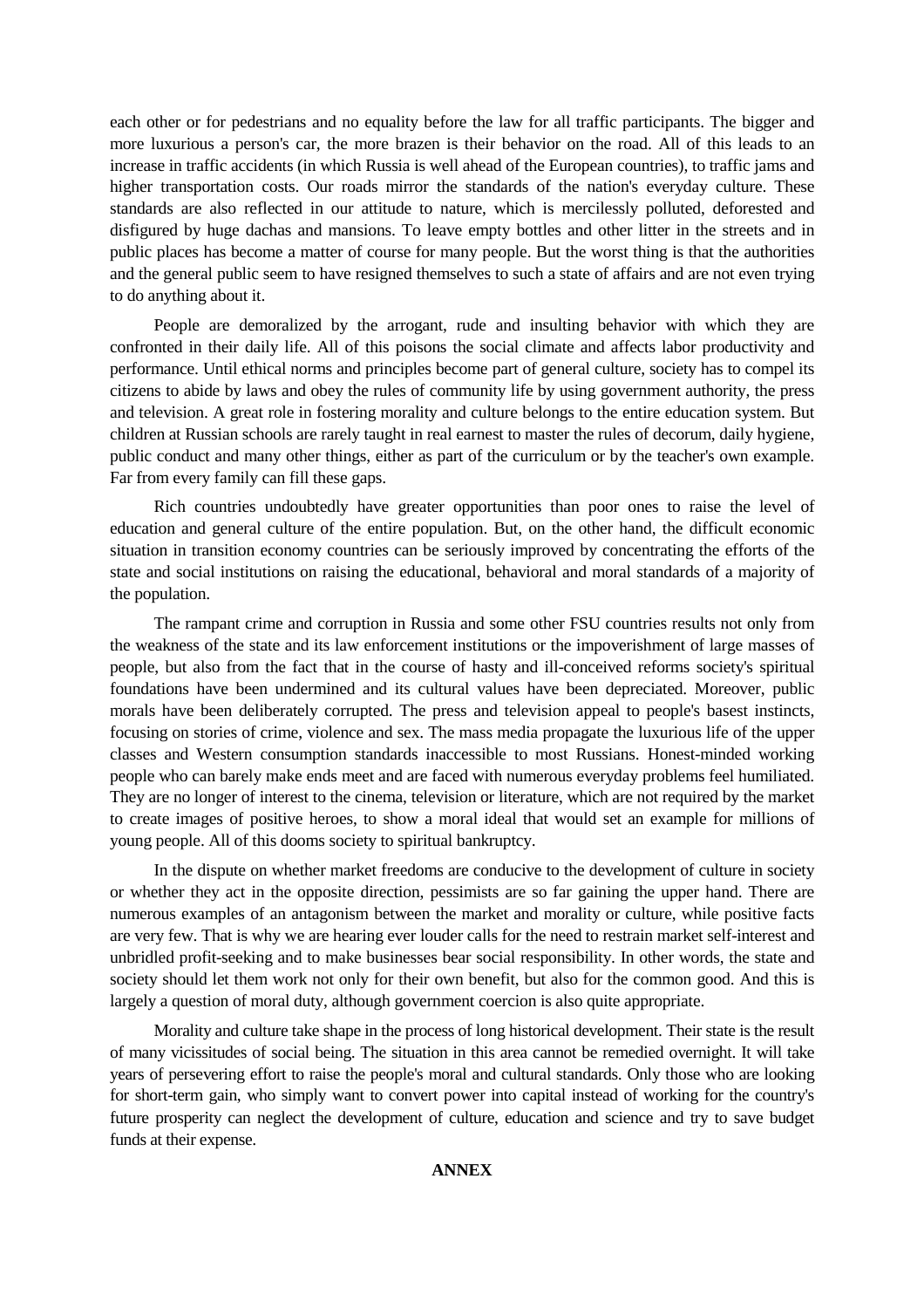**Government expenditures/GDP, 1870-1998 (percent)**

| <b>Countries</b>      | 1870 | 1913    | 1937 | 1960 | 1980 | 1998 |
|-----------------------|------|---------|------|------|------|------|
| Australia             | 18.3 | 16.5    | 14.8 | 21.2 | 31.6 | 32.9 |
| Belgium*              |      | 13.8    | 21.8 | 30.3 | 58.6 | 49.4 |
| France                | 12.6 | 17.0    | 29.0 | 34.6 | 46.1 | 54.3 |
| Germany               |      | 14.8    | 34.1 | 32.4 | 47.9 | 46.9 |
| Italy*                | 11.9 | 11.1    | 24.5 | 30.1 | 41.9 | 49.1 |
| Japan                 |      | 8.3     | 25.4 | 17.5 | 32.0 | 36.9 |
| Netherlands*          | 9.1  | 9.0     | 19.0 | 33.7 | 55.2 | 47.2 |
| Norway                | 5.9  | 9.3     | 11.8 | 29.9 | 37.5 | 46.9 |
| Sweden                | 5.7  | 10.4    | 16.5 | 31.0 | 60.1 | 58.5 |
| United Kingdom        | 9.4  | 12.7    | 30.0 | 32.2 | 43.0 | 40.2 |
| <b>United States</b>  | 7.3  | 7.5     | 19.7 | 27.0 | 31.8 | 32.8 |
| Social transfers      | 1880 | 1910    | 1930 | 1960 | 1980 | 1990 |
| Australia             | 0.0  | 1.1     | 2.1  | 7.4  | 12.8 | 15.4 |
| Belgium               | 0.2  | 0.4     | 0.6  | 13.1 | 30.4 | 29.7 |
| France                | 0.5  | $0.8\,$ | 1.1  | 13.4 | 22.6 | 27.8 |
| Germany               | 0.5  | na      | 5.0  | 18.1 | 25.7 | 21.2 |
| Italy                 | 0.0  | 0.0     | 0.1  | 13.1 | 21.2 | 24.5 |
| Japan                 | 0.1  | 0.2     | 0.2  | 4.0  | 11.9 | 16.1 |
| Netherlands           | 0.3  | 0.4     | 1.2  | 11.7 | 28.3 | 31.7 |
| Norway                | 1.1  | 1.2     | 2.4  | 7.9  | 21.0 | 23.0 |
| Sweden                | 0.7  | 1.0     | 2.6  | 10.8 | 25.9 | 21.3 |
| <b>United Kingdom</b> | 0.9  | 1.4     | 2.6  | 10.2 | 16.4 | 16.8 |
| <b>United States</b>  | 0.3  | 0.6     | 0.6  | 7.3  | 15.0 | 16.3 |

*\* Central government only through 1937* 

*Source: World Economic Outlook. Supporting Studies. IMF, 2000, p.35* 

**Table 2** 

### **Distribution of Russian gross national product according to income sources**

|                                   | 1991 | 1992             | 1996 | 1997 | 1998 | 1999 | 2000 | 2001          | Average<br>1992-2002 |
|-----------------------------------|------|------------------|------|------|------|------|------|---------------|----------------------|
| <b>GDP</b> in current prices      | 100  | 100              | 100  | 100  | 100  | 100  | 100  | 100           | 100                  |
| Wages and salaries                | 43,7 | 36,7             | 49,6 | 50,0 | 47,2 | 40,9 | 39,9 | 45,0          | 44,8                 |
| Concealed wages and salaries      |      |                  | 11,7 | 11,7 | 10,1 | 11,0 | 11.1 | 11,0          | 10,2                 |
| Official wages and salaries       | 437  | 36.7             | 37.9 | 38.3 | 36,1 | 29,9 | 28.8 | 34,0          | 35,6                 |
| Adjusted wages and salaries       | 43.7 | 36.7             | 43,7 | 44.1 | 41,6 | 36.4 | 34,3 | 39.5          | 40,3                 |
| Clear taxes on output and imports | 4,5  | 3.4              | 13.5 | 14,4 | 15,2 | 15,9 | 17,0 | 15.6          | 12,3                 |
| Gross profits and mixed incomes   | 51,9 | 59,9             | 36.9 | 35,5 | 37,8 | 43,1 | 42,9 | 39,6          | 42,5                 |
| Mixed incomes                     | 2.6  | 7.0 <sub>l</sub> | 11,8 | 11,9 | 12,7 | 12,1 | 10.7 | (9,0)         | 10,6                 |
| Gross profits                     | 49.3 | 52,9             | 25,1 | 23,6 | 25,1 | 31,0 |      | $32,2$ (30,6) | 31,9                 |

*Source: calculated by Prof. S.Menshikov using the official statistical sources* 

**Table 3** 

## **Labor incomes and households consumption in Russia (share in GDP in %)**

|                                                                   | 1991                     | 1992  | 1996  | 1997  | 1998 | 1999 | 2000 | 2001 |
|-------------------------------------------------------------------|--------------------------|-------|-------|-------|------|------|------|------|
| Wages and salaries                                                | 43.7                     | 36.7  | 49.6  | 50,0  | 47.2 | 40.9 | 39.9 | 45,0 |
| Concealed wages and salaries                                      | $\overline{\phantom{0}}$ |       | 11.7  | 11.7  | 10.1 | 11.0 | 11.1 | (12) |
| Adjusted wages and salaries                                       | 43.7                     | 36.7  | 43,7  | 44.1  | 41.6 | 364  | 34.3 | 3Q0  |
| Households consumption                                            | 41.4                     | 33,7  | 48,8  | 50,0  | 54.4 | 50.4 | 45.5 | 49,6 |
| Adjusted wages and salaries in<br>ratio to households consumption | 105.6                    | 108.9 | 101.6 | 100.0 | 86.8 | 81.2 | 87.7 | 90.4 |
| (% )                                                              |                          |       |       |       |      |      |      |      |

*Source: National accounts of Russia 1993-2001, Russian Statistical Yearbooks 2000-2003.*